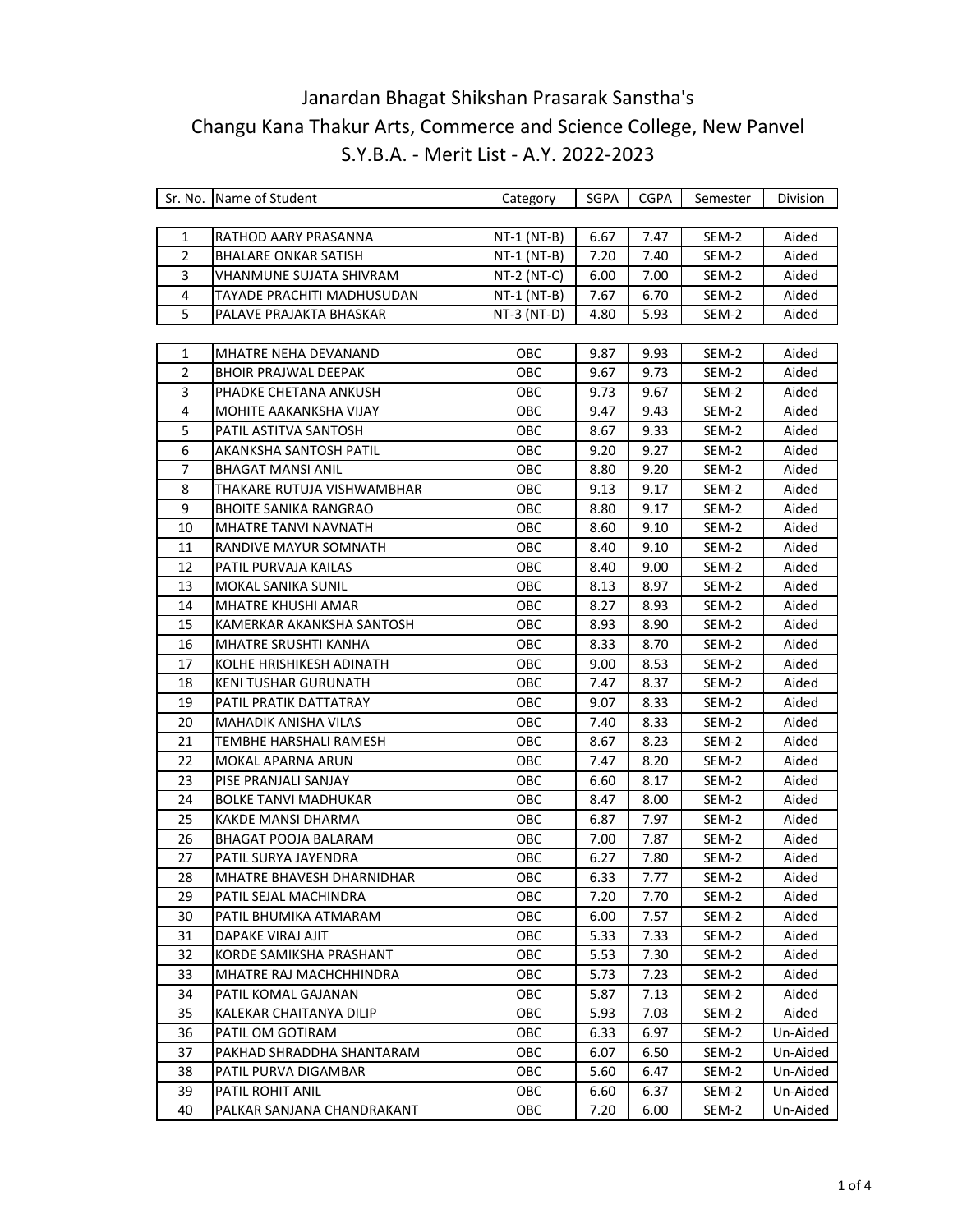|    | Sr. No. Name of Student         | Category    | SGPA  | <b>CGPA</b> | Semester | Division |
|----|---------------------------------|-------------|-------|-------------|----------|----------|
|    |                                 |             |       |             |          |          |
| 41 | AMBEKAR ADITYA DATTATREYA       | <b>OBC</b>  | 3.87  | 5.80        | SEM-2    | Un-Aided |
| 42 | PETKAR PRATHAM UMESH            | OBC         | 5.40  | 5.63        | SEM-2    | Un-Aided |
| 43 | DARE JAY KIRAN                  | OBC         | 6.27  | 5.57        | SEM-2    | Un-Aided |
| 44 | <b>BHAGAT GAURI GAJANAN</b>     | <b>OBC</b>  | 4.33  | 5.43        | SEM-2    | Un-Aided |
| 45 | PALKAR SHIVANI SURYAKANT        | OBC.        | 3.07  | 4.00        | SEM-2    | Un-Aided |
|    |                                 |             |       |             |          |          |
| 1  | RUCHITA THOMBRE                 | OPEN        | 10.00 | 10.00       | SEM-2    | Aided    |
| 2  | M ARBAZ ABDUL REHMAN            | OPEN        | 9.73  | 9.87        | SEM-2    | Aided    |
| 3  | PANDULE PRATIKSHA SANDIP        | OPEN        | 9.73  | 9.80        | SEM-2    | Aided    |
| 4  | SHAIKH DANISH NASIR             | <b>OPEN</b> | 9.87  | 9.73        | SEM-2    | Aided    |
| 5  | SHARMA RIYA                     | OPEN        | 9.67  | 9.73        | SEM-2    | Aided    |
| 6  | SHAIKH MISBAH NURUDDIN          | OPEN        | 9.53  | 9.70        | SEM-2    | Aided    |
| 7  | SHAIKH TEHSEEN NADEEM           | OPEN        | 9.53  | 9.57        | SEM-2    | Aided    |
| 8  | MAHADIK SUJAL MAHESH            | <b>SEBC</b> | 9.07  | 9.53        | SEM-2    | Aided    |
| 9  | SHAIKH AYESHA IBRAHIM           | OPEN        | 9.20  | 9.40        | SEM-2    | Aided    |
| 10 | SWAMI ANJU PARKASH SWAMI        | OPEN        | 9.07  | 9.13        | SEM-2    | Aided    |
| 11 | <b>MANE MEGHA VILAS</b>         | <b>OPEN</b> | 8.40  | 9.10        | SEM-2    | Aided    |
| 12 | SONKAR MUSKAN SURENDRAKUMAR     | OPEN        | 9.27  | 9.07        | SEM-2    | Aided    |
| 13 | SURYAWANSHI SURYAKANT PANDURANG | OPEN        | 8.80  | 9.07        | SEM-2    | Aided    |
| 14 | SHAIKH SHAINA NABILAL           | OPEN        | 8.60  | 8.93        | SEM-2    | Aided    |
| 15 | KHAN AYESHA ABDUL GAFFAR        | OPEN        | 7.80  | 8.90        | SEM-2    | Aided    |
| 16 | SAHU SANJAY NARAYAN             | OPEN        | 8.40  | 8.87        | SEM-2    | Aided    |
| 17 | PAWAR SHIVANI SHAHAJI           | <b>OPEN</b> | 8.80  | 8.80        | SEM-2    | Aided    |
| 18 | KHAN YASMEEN RAMZAN             | OPEN        | 8.33  | 8.80        | SEM-2    | Aided    |
| 19 | SOLANKI ALFIYA FIROZ            | OPEN        | 9.40  | 8.77        | SEM-2    | Aided    |
| 20 | SHAH KAJAL ANIL                 | OPEN        | 8.27  | 8.67        | SEM-2    | Aided    |
| 21 | SHETTIYAR SIMRAN SUNDARRAJU     | OPEN        | 8.27  | 8.63        | SEM-2    | Aided    |
| 22 | JORLI KUNAL LAXMAN              | OPEN        | 7.53  | 8.63        | SEM-2    | Aided    |
| 23 | KHAN ABIDA KHANAM ABDUL GAFFAR  | <b>OPEN</b> | 7.40  | 8.63        | SEM-2    | Aided    |
| 24 | <b>GADKARI MAHATI RAJESH</b>    | <b>OPEN</b> | 8.13  | 8.57        | SEM-2    | Aided    |
| 25 | KHUSPE SONAL TUKARAM            | OPEN        | 7.47  | 8.50        | SEM-2    | Aided    |
| 26 | <b>BHOSLE ISHA VINOD</b>        | OPEN        | 7.53  | 8.47        | SEM-2    | Aided    |
| 27 | AGNES JENIFER DANIEL RAJ        | OPEN        | 8.00  | 8.43        | SEM-2    | Aided    |
| 28 | KORDE SANDESH SANTOSH           | OPEN        | 7.20  | 8.40        | SEM-2    | Aided    |
| 29 | <b>KRISHAN KUMAR</b>            | <b>OPEN</b> | 8.67  | 8.37        | SEM-2    | Aided    |
| 30 | GOSWAMI SANDHYA SANTOSH         | <b>OPEN</b> | 7.07  | 8.33        | SEM-2    | Aided    |
| 31 | KALE SIDDHI SANDIP              | <b>SEBC</b> | 7.53  | 8.27        | SEM-2    | Aided    |
| 32 | WANGA NAGESHWARI RAMALU         | <b>OPEN</b> | 7.20  | 8.27        | SEM-2    | Aided    |
| 33 | PATIL VARUN BHAGWAT             | <b>OPEN</b> | 7.87  | 8.13        | SEM-2    | Aided    |
| 34 | PATIL KUSHAL SHASHIKANT         | <b>OPEN</b> | 7.40  | 8.10        | SEM-2    | Aided    |
| 35 | JADHAV DIKSHA RAMESH            | <b>OPEN</b> | 7.40  | 8.03        | SEM-2    | Aided    |
| 36 | ANSARI NAZIYA IBRAR             | <b>OPEN</b> | 7.93  | 7.90        | SEM-2    | Aided    |
| 37 | VARMA LAXMI BHOPENDAR           | <b>OPEN</b> | 7.40  | 7.90        | SEM-2    | Aided    |
| 38 | SHEDGE VISHAKHA VIJAY           | <b>OPEN</b> | 7.67  | 7.80        | SEM-2    | Aided    |
| 39 | MANDAL SOMA MANA                | OPEN        | 6.93  | 7.77        | SEM-2    | Aided    |
| 40 | GAIKWAD MUKTAI SANJAY           | <b>OPEN</b> | 6.67  | 7.73        | SEM-2    | Aided    |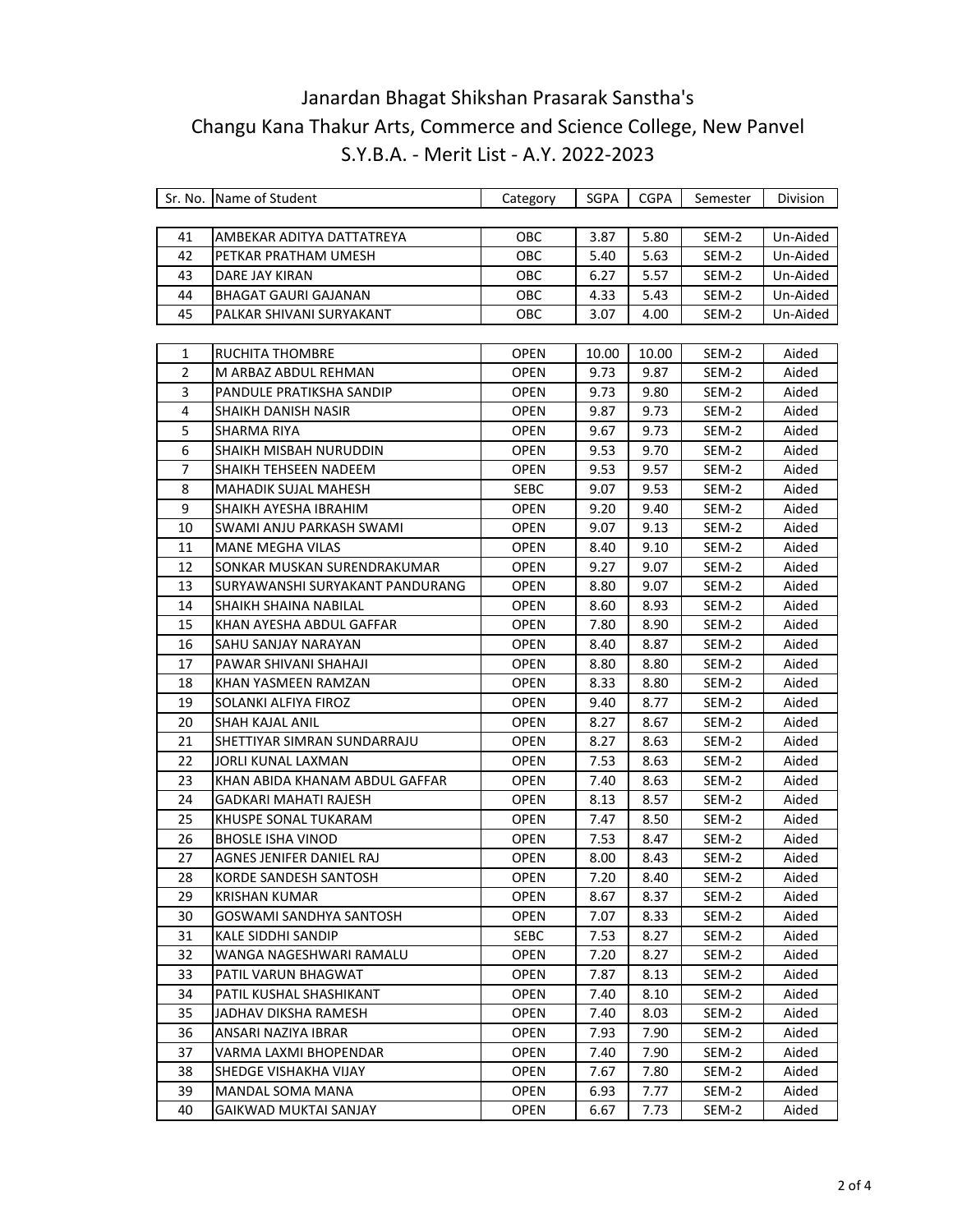|                | Sr. No. Name of Student         | Category    | SGPA | <b>CGPA</b> | Semester | Division |
|----------------|---------------------------------|-------------|------|-------------|----------|----------|
|                |                                 |             |      |             |          |          |
| 41             | POL AARYA PRALHAD               | <b>OPEN</b> | 6.53 | 7.73        | SEM-2    | Aided    |
| 42             | BHAGAT KUMKUM SHYAM             | OPEN        | 6.67 | 7.67        | SEM-2    | Aided    |
| 43             | UMRE HETAL PRAMOD               | <b>OPEN</b> | 6.73 | 7.63        | SEM-2    | Aided    |
| 44             | DESAI SAURBAH TANAJI            | <b>OPEN</b> | 6.67 | 7.63        | SEM-2    | Aided    |
| 45             | SONKAR KOMAL RAMBHARAT          | <b>OPEN</b> | 8.27 | 7.53        | SEM-2    | Aided    |
| 46             | GUPTA SUNDARI RAMSUDHAR GUPTA   | <b>OPEN</b> | 6.27 | 7.53        | SEM-2    | Aided    |
| 47             | KHUMAN MIHIR PRAVIN             | <b>OPEN</b> | 7.33 | 7.40        | SEM-2    | Aided    |
| 48             | UBARE HEENA SHABBIR             | <b>OPEN</b> | 6.67 | 7.23        | SEM-2    | Aided    |
| 49             | RAJESHIRKE VAISHNAVI ASHOK      | <b>OPEN</b> | 6.33 | 7.10        | SEM-2    | Aided    |
| 50             | KAWLE VISHAKHA DILIP            | <b>OPEN</b> | 7.20 | 7.07        | SEM-2    | Aided    |
| 51             | THAKUR SURAJ PRAKASH            | OPEN        | 5.33 | 7.07        | SEM-2    | Aided    |
| 52             | MORE NILAM HARISH               | <b>OPEN</b> | 7.33 | 6.67        | SEM-2    | Un-Aided |
| 53             | SHAH USMAN MOHAMMAD ALI         | OPEN        | 5.40 | 6.33        | SEM-2    | Un-Aided |
| 54             | PAVNE AKSHAY SANJAY             | OPEN        | 6.80 | 6.32        | SEM-2    | Un-Aided |
| 55             | PATIL SANIKA BABASAHEB          | <b>OPEN</b> | 6.27 | 6.27        | SEM-2    | Un-Aided |
| 56             | MANE VAISHANVI DATTATRAY        | <b>OPEN</b> | 4.60 | 6.17        | SEM-2    | Un-Aided |
| 57             | MANDAL PRIYA RAKESH             | <b>OPEN</b> | 7.07 | 6.13        | SEM-2    | Un-Aided |
| 58             | METKARI RAVIRAJ ANAND           | <b>OPEN</b> | 4.87 | 6.03        | SEM-2    | Un-Aided |
| 59             | PAWAR SIDDHARTH MANOJ           | <b>OPEN</b> | 4.67 | 5.93        | SEM-2    | Un-Aided |
| 60             | GUPTA VISHAL KEDARNATH          | OPEN        | 5.00 | 5.80        | SEM-2    | Un-Aided |
| 61             | <b>BHATANE SHUBHAM MITHU</b>    | OPEN        | 4.60 | 5.73        | SEM-2    | Un-Aided |
| 62             | KHAN SAHIL AFTAB                | OPEN        | 5.40 | 5.23        | SEM-2    | Un-Aided |
| 63             | MANSOORI SHAHINA KHATOON SHAKIL | <b>OPEN</b> | 3.33 | 5.07        | SEM-2    | Un-Aided |
| 64             | KALANGE SAYALI SANJAY           | <b>OPEN</b> | 5.00 | 4.87        | SEM-2    | Un-Aided |
| 65             | MORE NISHANT ASHOK              | <b>OPEN</b> | 4.20 | 4.80        | SEM-2    | Un-Aided |
| 66             | PATADE SHUBHAM SURYAKANT        | <b>OPEN</b> | 4.07 | 4.77        | SEM-2    | Un-Aided |
| 67             | AWARI SIDDHIKA HARIBHAU         | OPEN        | 3.33 | 4.60        | SEM-2    | Un-Aided |
| 68             | ANSARI RANI SHAHAB              | <b>OPEN</b> | 4.53 | 4.53        | SEM-2    | Un-Aided |
| 69             | JADHAV RAJANI JANARDAN          | <b>OPEN</b> | 7.27 | 4.46        | SEM-2    | Un-Aided |
| 70             | PALEKAR DIPESH PRAKASH          | <b>OPEN</b> | 5.33 | 4.43        | SEM-2    | Un-Aided |
| 71             | NADAF SIMRAN MEHBOOB            | <b>OPEN</b> | 4.53 | 4.13        | SEM-2    | Un-Aided |
| 72             | CHAVAN PALLAVI RAJENDRA         | OPEN        | 3.87 | 3.93        | SEM-2    | Un-Aided |
|                |                                 |             |      |             |          |          |
| $\mathbf{1}$   | NATEKAR AMIT RAVINDRA           | SBC         | 9.00 | 9.23        | SEM-2    | Aided    |
| 2              | AMBAJI SOHAM JAYWANT            | <b>SBC</b>  | 4.13 | 6.77        | SEM-2    | Aided    |
| 3              | <b>SUSHIR AARTI KAILAS</b>      | <b>SBC</b>  | 7.47 | 6.60        | SEM-2    | Aided    |
| 4              | THOMBARE ROHIT PRASAD           | SBC         | 4.53 | 5.37        | SEM-2    | Un-Aided |
| 5              | PATIL YADNESH RAMCHANDRA        | <b>SBC</b>  | 3.47 | 4.87        | SEM-2    | Un-Aided |
|                |                                 |             |      |             |          |          |
| 1              | KAMBLE KRUSHNA DHANRAJ          | <b>SC</b>   | 9.87 | 9.73        | SEM-2    | Aided    |
| 2              | KUDALE VIDISHA SANJAY           | SC          | 9.00 | 9.30        | SEM-2    | Aided    |
| 3              | SHELKE AMIT CHANDRAKANT         | SC          | 8.40 | 9.20        | SEM-2    | Aided    |
| 4              | PAGARE RIYA SANJAY              | <b>SC</b>   | 8.27 | 9.07        | SEM-2    | Aided    |
| 5              | KADAM RAHUL ASHOK               | SC          | 9.47 | 8.58        | SEM-2    | Aided    |
| 6              | GAWALI SNEHA TANAJI             | <b>SC</b>   | 7.53 | 8.50        | SEM-2    | Aided    |
| $\overline{7}$ | KADAM AAKASH AJAY               | SC          | 8.40 | 8.07        | SEM-2    | Aided    |